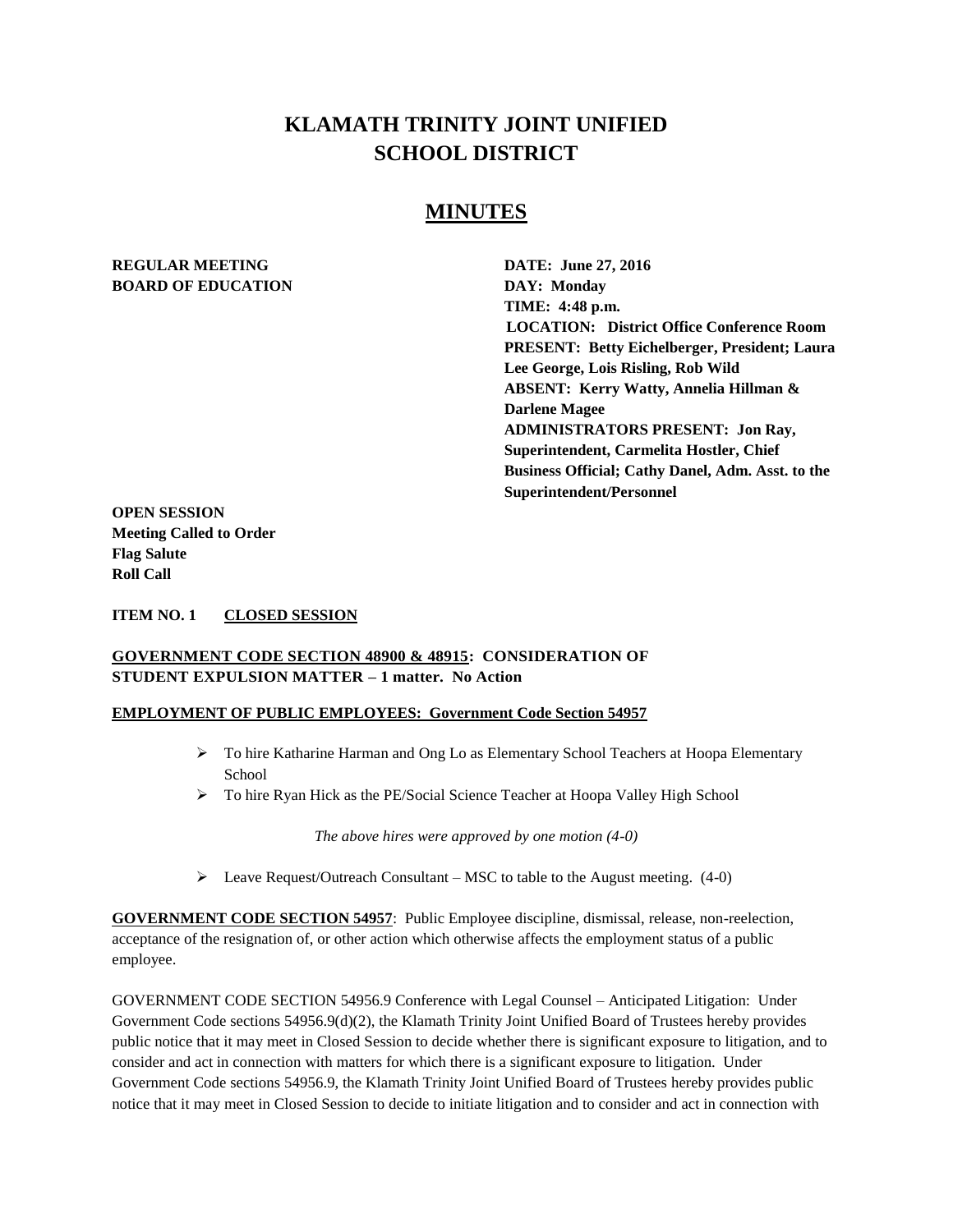MIN 6/27/16 Page 2

litigation it has decided to initiate Conference with Legal Counsel – Anticipated Litigation: Significant exposure to Litigation.

GOVERNMENT CODE SECTIONS 6549.1(d) AND 54957.6 CONFERENCE WITH LABOR NEGOTIATOR Agency Negotiator: Jon Ray, Superintendent, Employee Organizations: Klamath Trinity Teachers Association (KTTA); California School Employees Association, Chapter 347 (CSEA); Unrepresented Employees.

#### *RETURN TO OPEN SESSION*

#### **ACTIONS RESULTING FROM CLOSED SESSION**

#### **ITEM NO. 2 ACTION ITEMS**

#### **2.1 ACTION ON THE LOCAL CONTROL ACCOUNTABILITY PLAN (LCAP)**

MSC (George/Wild) to approve the Local Control Accountability Plan (LCAP) (4-0)

#### **2.2 ADOPTION OF THE 2016-2017 BUDGET**

MSC (George/Wild) to approve the budget for 2016-17.  $(4-0)$ 

#### **2.3 OUT OF STATE TRAVEL**

MSC (Wild/Eichelberger) to approve the travel request for two possibly three teachers to attend the School Connect Summer Institute in Reno, NV, July 27-29.  $(4-0)$ 

#### **2.4 SECOND QUARTER REPORT/WILLIAMS UNIFORM COMPLAINTS**

MSC (George/Eichelberger) to approve the second quarter report. No reports were filed.  $(4-0)$ 

### **2.5 CONTRACT WITH MCCUEN CONSTRUCTION, INC./ALTERATIONS TO EXISTING MULTI PURPOSE ROOM AND CLASSROOM BUILDING AT JACK NORTON ELEMENTARY PHASE II MOLD REHABILITATION PROJECT**

MSC (Wild/George) to approve the contract in the amount of \$1,801,364.00 for the alterations to the cafeteria and classroom building. (4-0)

#### **2.6 INVOICE FROM IVS COMPUTER TECHNOLOGY**

MSC (Wild/Risling) to approve the invoice in the amount of \$2,068.73 for a projector screen in the Hoopa High School Cafeteria, Increment 1.  $(4-0)$